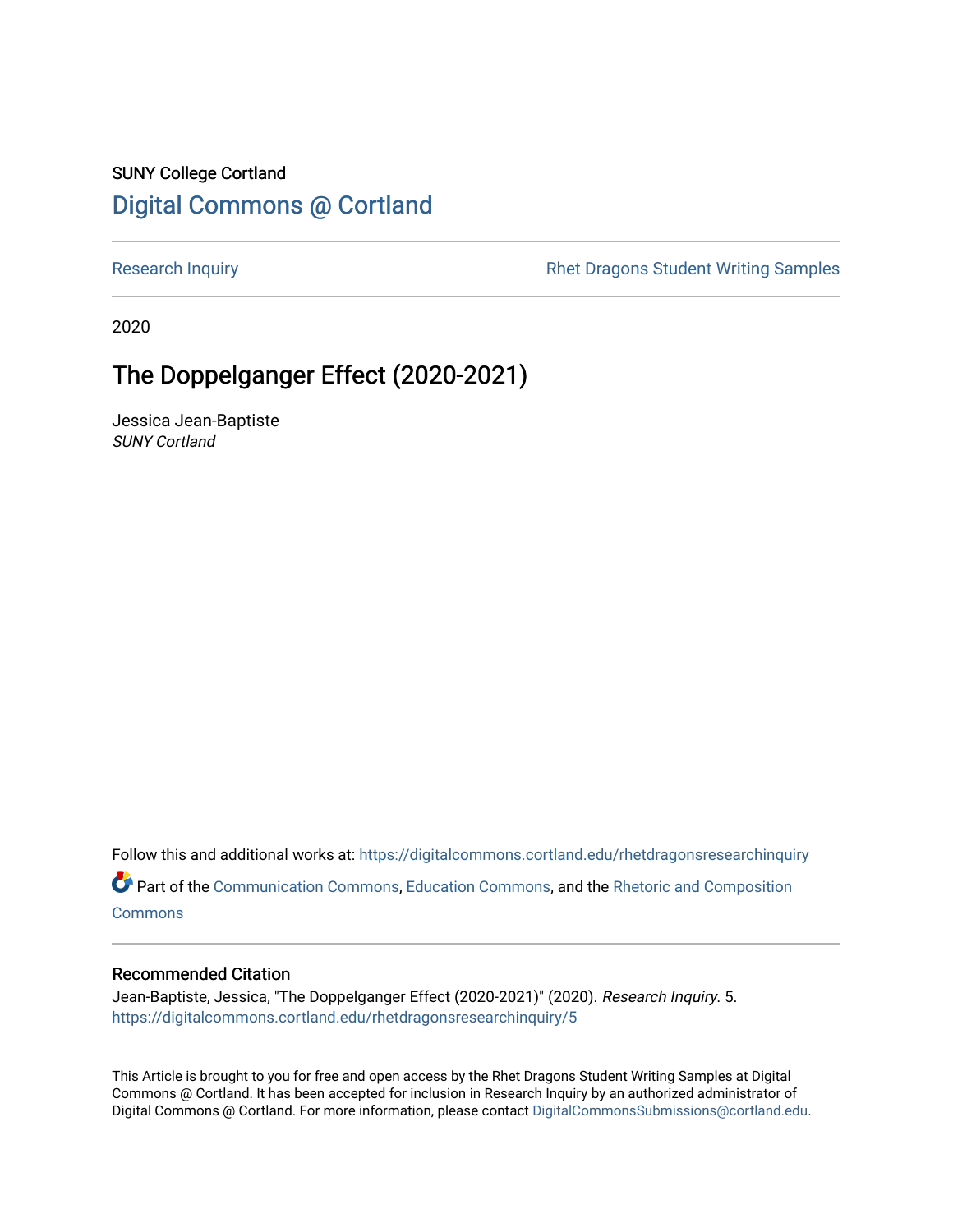# **"The Doppelganger Effect" Jessica Jean-Baptiste (research inquiry example)**

## **Questions to Consider For Discussion and Reflection**

In this example of a research inquiry, Jean-Baptiste discusses the use of the concept of the doppelganger as it helps to highlight "the true horrors of mental disorders, sexism within the ballet community, and the overall mood" of the film, *Black Swan*. As you read Jean-Baptiste's essay, consider:

- Rather than trying to explain the entirety of the film, *Black Swan*, Jean-Baptiste focuses on how one film choice (the use of mirrors and camera work to create doubles or doppelgangers) accomplishes several goals. How do you make choices in your own research inquiry on how to focus or narrow your topic? How can you create cohesion for your conversation about a film or topic while still balancing being specific?
- In addition to the film, *Black Swan*, Jean-Baptiste deftly introduces several other films in order to make brief connections to where a strategy or concept has been used elsewhere, as well. These additional examples offer a model for bringing in supporting examples without going off on a "tangent." How effective were these other film examples as supporting evidence to you? How can you use brief supporting examples without taking the focus away from your main conversation? What might you want to avoid?
- In the organization of her essay, Jean-Baptiste moves from mental disorders to sexism within the ballet community, and finally, to the overall mood of the film as a thriller. What effect did this organizational structure have for you as the reader? How do you make choices about ordering your sub-topics or concepts?

\_\_\_\_\_\_\_\_\_\_\_\_\_\_\_\_\_\_\_\_\_\_\_\_\_\_\_\_\_\_\_\_\_\_\_\_\_\_\_\_\_\_\_\_\_\_\_\_\_\_\_\_\_\_\_\_\_\_\_\_\_\_\_\_\_\_\_\_\_\_\_\_\_\_

# **The Doppelganger Effect by Jessica Jean-Baptiste**

*Black Swan* is a 2010 psychological horror film directed by Darren Aronofsky, which places the audience in the world of Nina Sayers, a prudent and conservative ballerina finally facing the realization that her journey to perfection has led her to remain stagnant in her technique and emotional expressions. In the movie, the main plot focuses on how Nina's dance company has decided to bring new light to *Tchaikovsky's Swan Lake*, in which a ballerina plays both the White Swan and Black Swan. Throughout the movie, Nina begins to slowly break down because of the stress of trying to achieve a true transformation from the White Swan to the Black Swan. The film explores not only her journey of being the Black Swan, but the psychological damage that comes with performing and being a ballerina in general. Tony E. Jackson, an English Professor at North Carolina, is the author of *Social neuroscience, the imitative animal, and Aronofsky's Black Swan,* in which he focuses on the psychological damages that dancers incur as a result of being a ballerina dancer. In it, he says, "I show how the movie--specifically Nina's obsession to perfect her role as Swan Queen, along with the use of mirrors and doppelgangers- becomes an investigation into a negative possibility that necessarily haunts the imitative animal: over-imitation" (Jackson 445). The film uses the special effect of mirrors and doppelgangers to represent the many mental disorders Nina has, such as obsessive-compulsive disorder, bulimia,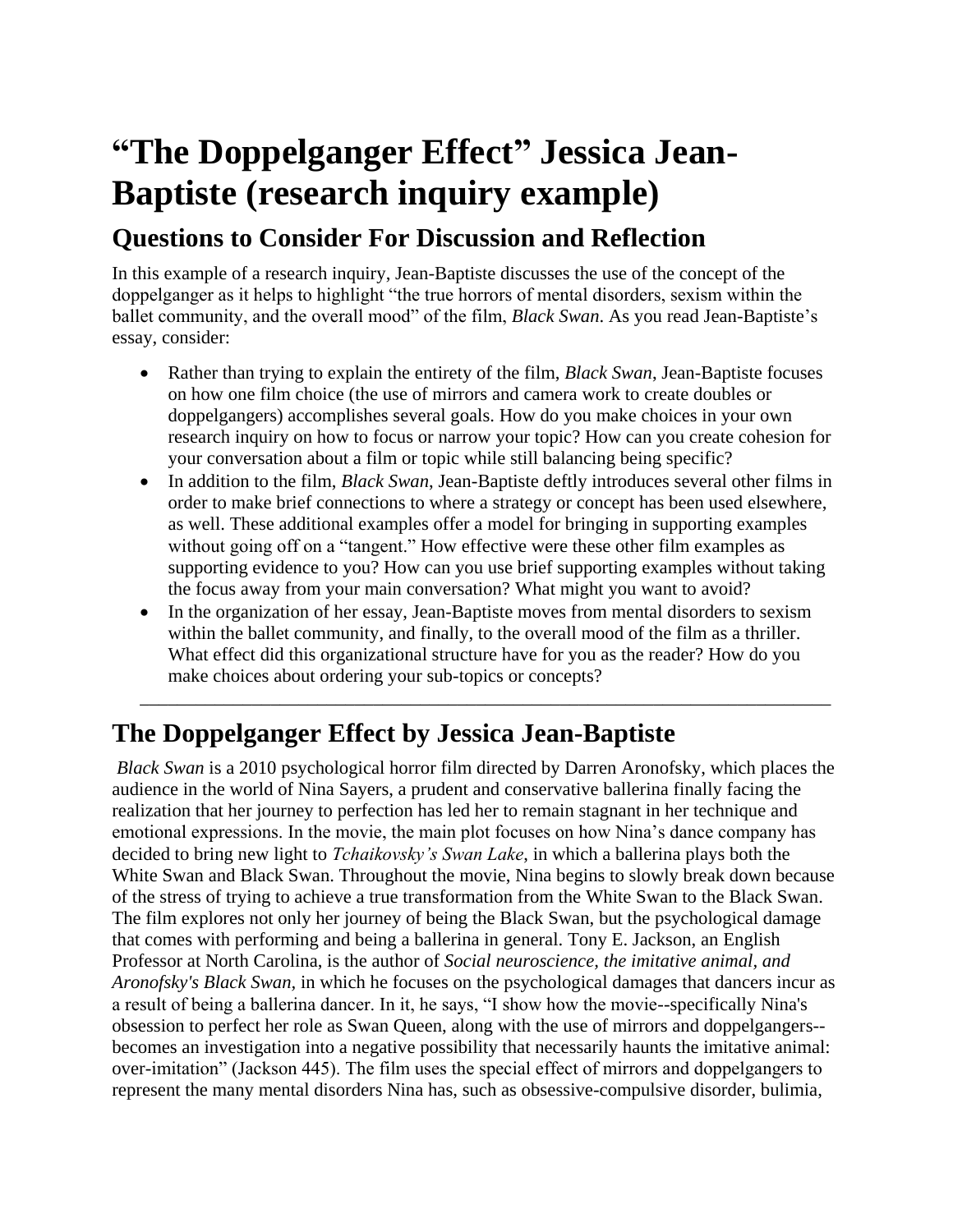and excoriation disorder. Darren Aronofsky is quite known for his psychological films which are constantly infusing important social commentary with terror within his films. *Black Swan* is not an exception to this rule, as the film explains to the audience how harmful the push for perfection can be, especially when no family or friends are willing to recognize the drastic life changes a person is going through. To express the message in most of his films, Aronofsky includes doubles to emphasize the terror of not being able to recognize oneself. Monica Calvo Pascual, an English Professor at the University of Zaragoza, who is known for her in-depth papers on films, in her paper "It was Perfect*:* Desire, Corporeality, and Denial in Darren Aronofsky's *Black Swan*," states, "Much has been written on Aronofsky's film since its release in 2010. Most approaches are psychoanalytic, mainly Lacanian, and focus on the motifs of the mirror and the double (the doppelgänger) in the frame of the psycho-thriller" (Pascual 122). The film's use of the doppelganger effect creates horror in thousands of psychological films; however, in *Black Swan* it also helps develop the true horrors of mental disorders, sexism within the ballet community, and influences the overall mood of the film.

Mental disorders are conditions that affect the human brain and unfortunately integrate themselves in the daily lives of hundreds of people around the world. Sports have been an enjoyable pastime for thousands. However, for many it is not that simple; rather than it being a fun source of entertainment, the sport is or becomes a lifestyle/profession. This is why there is an immense amount of concern that comes with the pressure of playing sports, including the psychological damages that come with being a ballerina. Ballerinas are constantly forced to deal with the pressure of being "perfect" not only in their form but in their physique overall. As Antoinette Van Staden, a renowned ballet dancer, Chris P. H. Myburgh, who earned his Educational Psychology degree at University of Johannesburg, and Marie Poggenpoel, a writer who has a degree in nursing at University of Johannesburg, state in their article, "A Psycho-Educational Model to Enhance the Self-Development and Mental Health of Classical Dancers," "The data reported above suggest that dancers are strongly influenced by their environment, which has a potentially negative influence on identity formation that can lead to dependency, depression, eating disorders, and other personality issues" (Staden, Myburgh, and Poggenpoel 23). Nina Sayer is a clear example of how a dancer can be affected by the environment she surrounds herself in, as she focuses on maintaining her position as the lead expectation, she also has constant pressure from her mother, who has decided to live vicariously through Nina because of her failure at being a true dancer, once she had fallen pregnant with Nina. Nina's disorders are made clear early on in the movie; in the beginning, one of the first conversations between Nina and her mother, Erica consists of Nina and her recurring need to begin picking at her back when she finds herself overly stressed at the company. As stated by Matthew Libatique, in Ana Espana's article, "The Double in the Mirror," the cameraman for the movie said, "In response to the mandate mother, Nina takes scissors and starts cutting the nails firmly. My camera panned slowly from Nina's face to her reflection in the mirror projected. At that moment, a strange presence seems to spring from the body of the girl and her face turns evil, Sinister" (Espana 131). This quote is said by Libatique to explain the use of the camera and mirror effect to help amplify the special effect of creating Nina's evil double, which is added while she is harming herself to also help the audience see the unhealthy acts Nina would take part in when she is feeling out of control in her dancing. *Black Swan's* technique of creating evil doubles through cameras can be shown within Manoj Nelliyattu Shyamalan film, *Split* another psychological horror film that focuses on a man with dissociative identity disorder, who has abducted three teenage girls. The movie's use of camerawork is very similar to the camerawork in *Black Swan,* as both the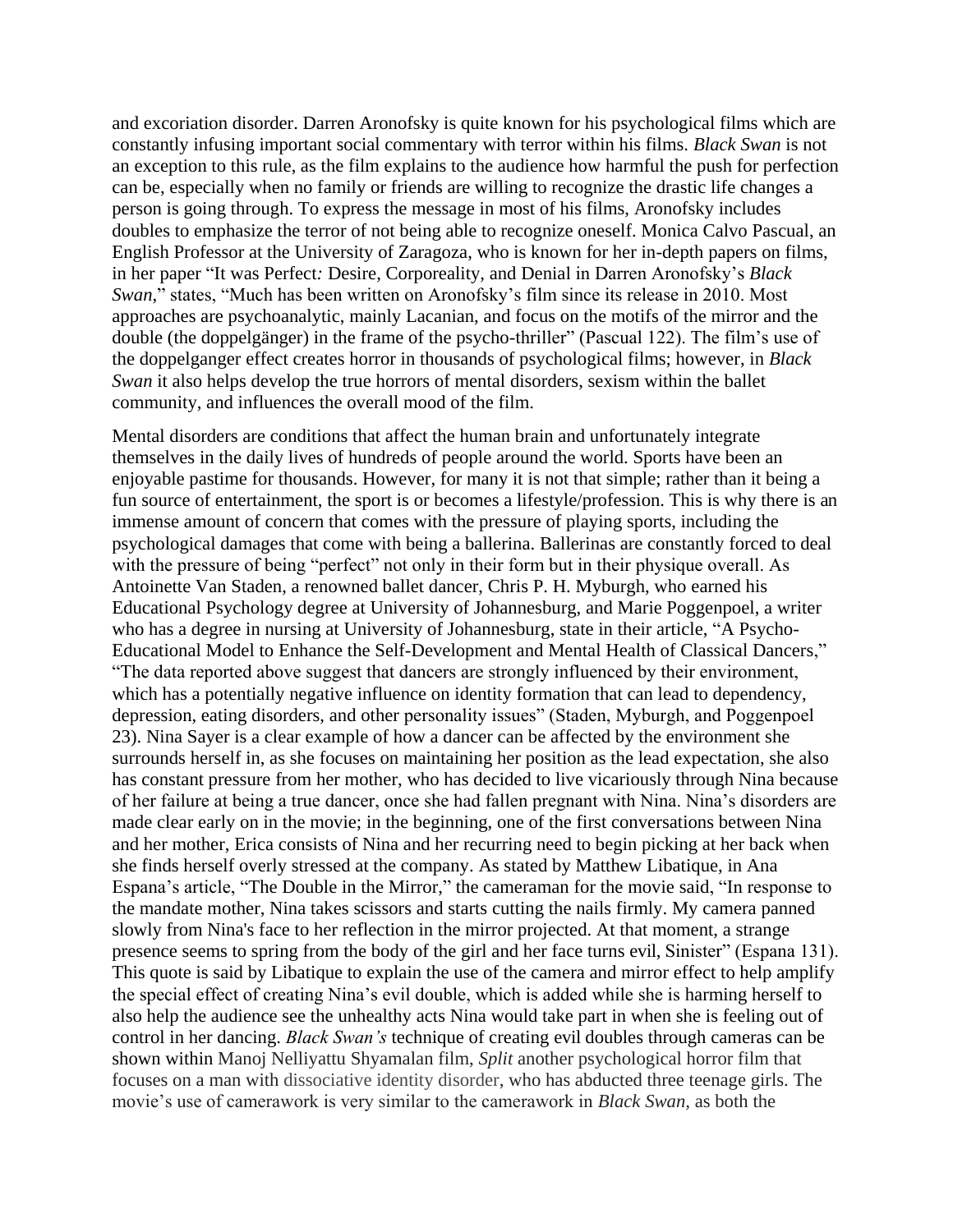directors seem to enjoy using angles and close-ups to focus the audience on important details as well as help emphasize the fears those struggling with their mental disorders face. However, mental disorders are not the only message Aronofsky had decided to speak on.

*Black Swan* indulges in several social issues and expresses this through the usage of mirrors. The topic of sexism in film and ballet is rather hidden compared to the other topics; however, that does not mean the topic is not as important, as throughout the film, there is a clear chemistry between Nina and her ballet teacher, Thomas Leroy. Their relationship teeters between professional and romantic throughout the film. While some may have found their relationship romantic, most of those who watch the film feel slightly uncomfortable with the ways Leroy is pushing Nina to embrace her sexuality for her in order to remain in her leading position. As explained by Amber Jacobs in her essay with Mark Fisher, where they debate the film as a whole, "Debating Black Swan: Gender and Horror," "Thomas constantly tells her she is repressed, inhibited, fragile, and ultimately passive. He attempts to seduce her into exploring her (dark) side, her inner (black swan) (an age-old male rescue fantasy of unlocking the woman's desire dating back to Sleeping Beauty)" (Fisher and Jacobs 59). Throughout the film, Aronofsky includes that Nina's purity and repression of her sexuality is the main reason why she is failing at embracing the Black Swan the way she should. This idea reduces Nina to an object rather than her own complex person, who simply just may not be ready to indulge in her sexual desires yet. Rather than teaching Nina new techniques, Leroy is continually trying to make sexual advances towards Nina in hopes it will seduce her into seeing the beauty of sex and will help her achieve true perfection. Aronofsky uses the doppelganger effect in his movie to represent the sexist ideals of man in his film through the relationship between Nina and Lily, who is Nina's enemy in the film not simply because she is Nina's backup, but because Lily perfectly embodies Leroy's idea of the Black Swan: she is viewed as sexy, mysterious, and liberating. Lily's character is essentially the complete opposite of Nina, which pushes Nina to dissociate even further as she begins to paint Lily as the Black Swan in her mind. As stated by Nick James, author of the article, "Dancer in the Dark," includes the writer's interview with Aronofsky and the decisions made to create the masterpiece that is *Black Swan*. James states, "Every Woman Who Surrounds Nina is, it seems, Both rival and her double- Including suicidal, washed-up former principal dancer Beth (Winona Ryder); the seemingly friendly, sexy rival Lily (Mila Kunis), Who Wants to take Nina out clubbing; and even her jealous mother Erica (Barbara Hershey), who's terrified of growing up and Nina having the real success that she can not share "(James par. 6). Lily represents the dark side in Nina's head and as she slowly becomes the Black Swan, Lily becomes Nina's double except she is shown wearing black while Nina is wearing white and pink. For example, the first time Nina encounters Lily is when she is on the train on the way to ballet practice and sees a woman that looks identical to her. Nina is extremely disturbed to see her clone, especially since she is clothed in all black, and as the woman gets off the train, Nina is left to ponder what she has just seen, with a look of slight terror as Lily is meant to represent a darker version of Nina. The film uses the reflection on the train window/doors to rotate between Nina's and Lily's silhouettes to represent what is being seen from Nina's point of view. To add more confusion to the scene whenever the reflection somewhat resembles Nina the camera becomes a bit more shaky so it's hard for even the audience to comprehend what they truly saw. The mirror and camera effects when used correctly allow for directors to reveal what the audience should be paying attention to in order to push the storyline further, which is a tool *Black Swan* uses greatly and influences other thriller films to do the same. The final element of how special effects have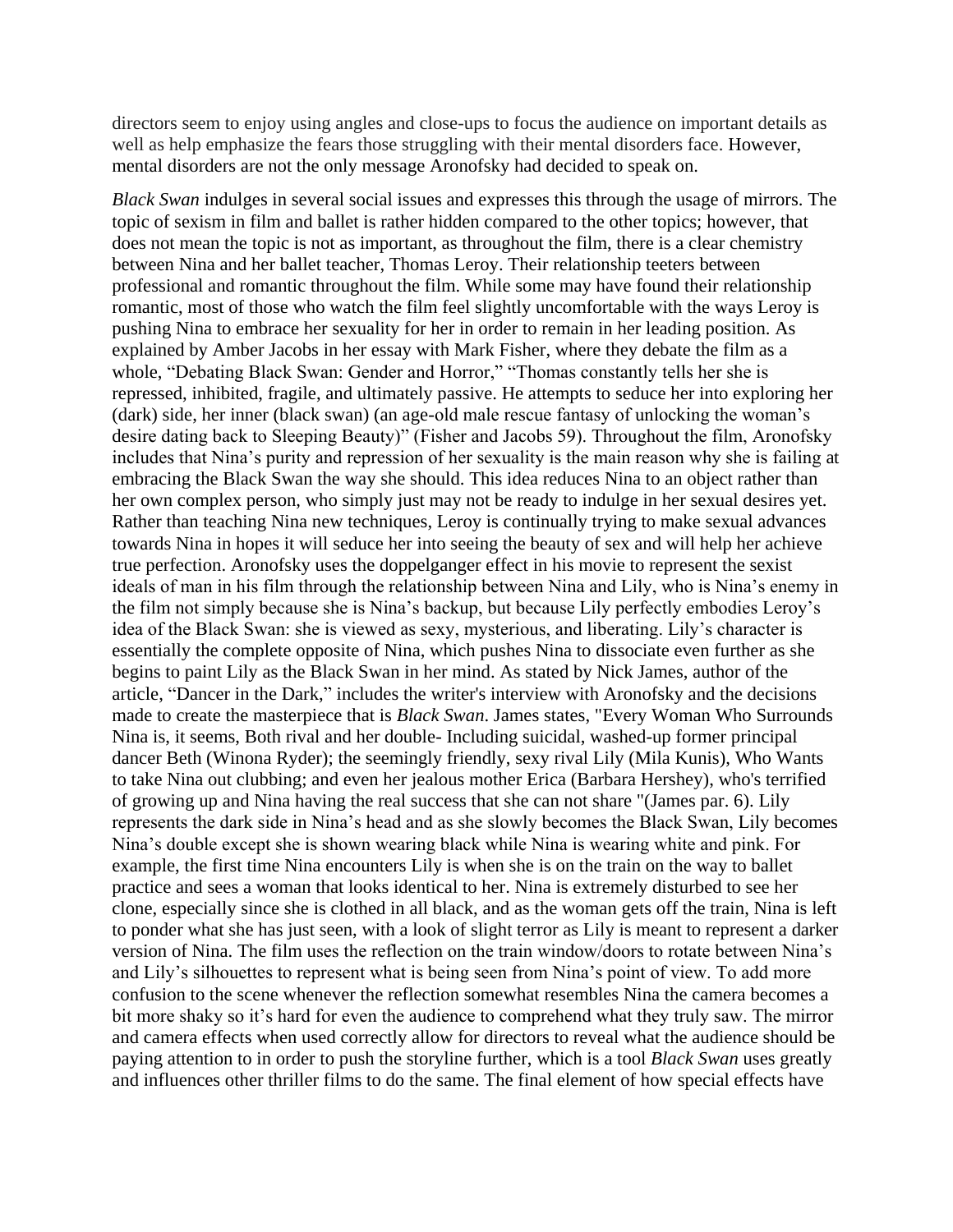influenced the film is how it is the key part of how the movie is a thriller rather than simply a drama.

The general mood is a factor that can affect any work of art, so directors must find techniques and elements that can help the development of their mood in their film. For Aronofsky, that technique is the use of mirrors and other features to create a doppelganger for Nina which will represent not only her dark side but also adds an ominous feature to the film. This feature helps allow the audience to stay intrigued by the story while also being terrified of Nina's other half and the damage it/she will bring into her life. The use of mirrors within the movie helps create the reality that is in Nina's mind, despite knowing most parts of Nina's mind is going crazy the audience is faced with the challenge of figuring out what is real and what is fake throughout the entire film. For instance, during the violent climax of the film Nina's evil counterpart is no longer simply just a reflection, but has finally manifested itself in Nina. Aronofsky develops this idea through having Nina and "Lily," which is actually a hallucination in Nina's mind, fight in order to determine if she truly can personify her role, as both the white and black swan. In the midst of their fight Nina throws Lily/The Black Swan into her vanity mirror and using a shard from the mirror, stabs the evil reflection. This action destroys the usage of mirrors for the rest of the film since Nina has finally won her battle with becoming her role and is now able to fully embody both parts without any obstacles. The destruction of the mirror and its part in being the weapon that leads to Nina's victory is not a coincidence; Tony E. Jackson states, "In this story mirrors are always more than just elements of a set" (Jackson 450). Essentially throughout the film viewers are meant to see the Black Swan as the villain; however, as the film goes on the audience becomes less fearful of the reflection but more of the mirror as whenever a mirror shown spectators react and force themselves to pay close attention to see if they can notice anything different or ominous. The mirrors create a feeling of anticipation and fear, which is how the film crosses the line between drama and thriller. *Black Swan* is an inspiring film in this nature, for following this movie, there are several films which use mirrors as a special effect to represent the evils within a character, movies such as *Look Away*, a 2018 psychological thriller which follows a young teen named Maria, who switches places with her evil reflection. While the films are quite different in plot, the way the camera and mirrors play an effect on the mood. The camera and mirrors also help the audience feel a shift in reality and the characters teetering mental health are extremely similar and because of that, *Black Swan* can be appreciated for influencing an array of thriller films and can continue its influence in other horror movies. Despite the wonderful aspects of social commentary and the ability to create tension and fear with just the use of mirrors, there is still controversy about how to impact the movie *Black Swan*  truly is.

For some, *Black Swan* is not a film in which has played a role in developing the truth behind the sexism and abuses ballerinas are forced to deal with in their community. Many argue the film has failed in expressing the sexism within the ballet community but instead fetishize the misogyny that Nina faces throughout the film. As explained by Rina Angela Corpus, an assistant professor at the Department of Art Studies, UP Diliman who focuses most her writings on feminist dancing history and gender issues within the arts, "For in the thriller genre as in ballet, women's bodies at once become objects of romantic idealization on one hand, and of scopophilic brutality on the other" (Corpus 159). There is an argument that the two institutions: the Hollywood industry and ballet enjoy romanticizing the female body and participate in the act of bringing controversial topics such as sexual harassment into their work but avoid the same real life issues that are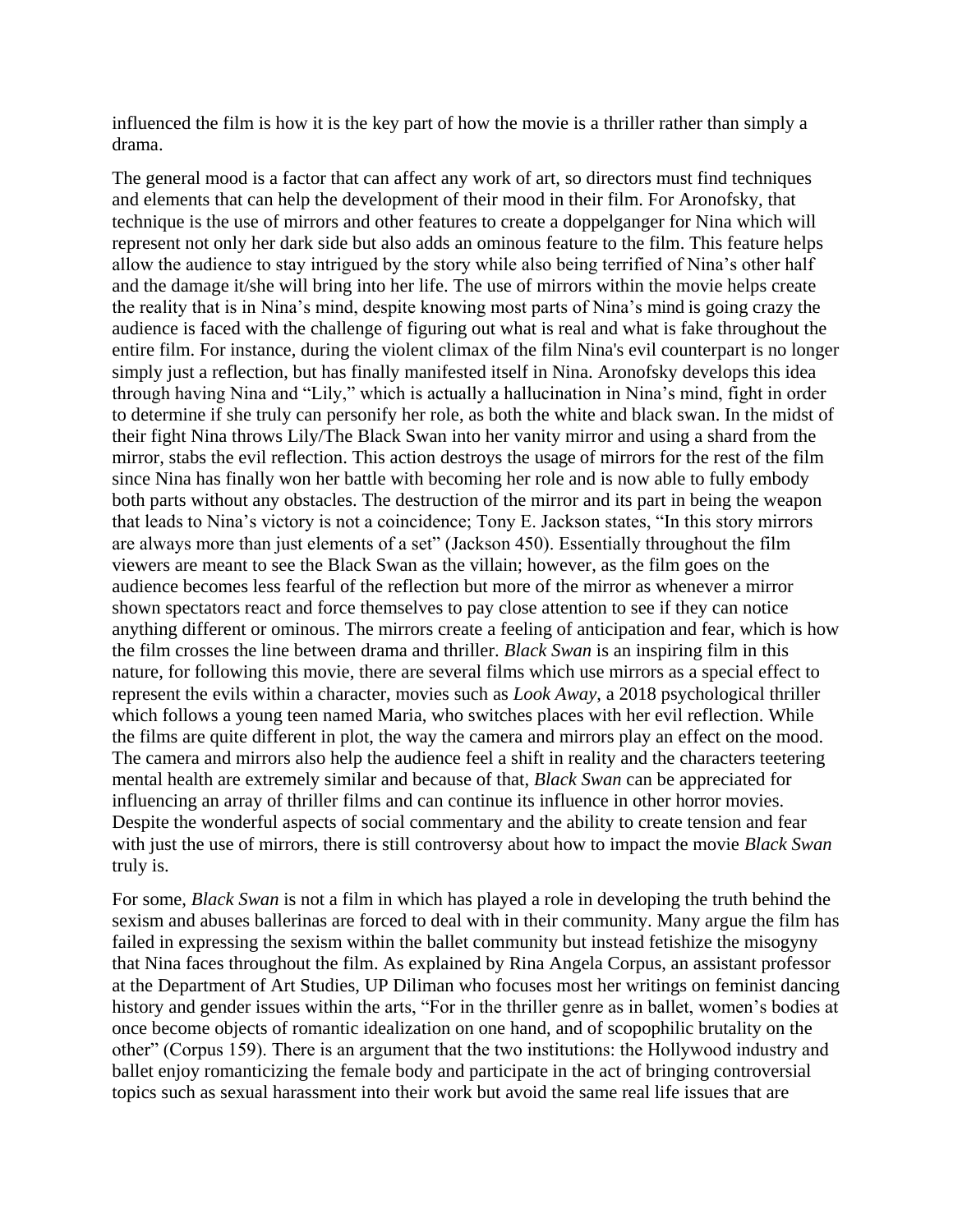practically engraved into their system. The hypocrisy of stating that Arronofsky film *Black Swan* is truly a film that expresses the hardships women face in the arts is that instead of calling out Leroy and his unpleasant advances towards Nina and possible relationship with his previous dancer, the film decides to brush it under the rug and allow for Nina to still perform brilliantly, which confirms Leroy's theory that to become perfect Nina must focus on her sexual prowess rather than her overall ballet skills. However, while some may see Nina's final transformation at the end of the film as an approval towards Leroy's actions throughout the movie, they fail to also recognize the feelings of the audience once the credits begin to roll. The movie ends with Nina barely hanging onto life, stating "it was perfect" (alluding to her performance) followed by a blinding white light, which has brought many to believe that was hinting to Nina dying after accidentally stabbing herself during her hallucination/fight. In the end, Nina's death does call out the struggles within the ballet community, for it shows the brutality of ballet and its community. Nina works herself so hard that despite the beautiful performance in the end it is not worth it since said performance is what leads to her death, which also works in calling out Leroy for unintentionally his push for Nina to be better in every aspect is what has killed her, tying the film into a perfect ending for those who want to call out the disgusting behavior the ballet community allows their dancers to endure. As voiced by Mark Fisher, in his article "Debating Black Swan: Gender and Horror," "Yet Leroy's predatory positivity is stymied by the tragic drive of Black Swan's narrative: once the repressive shackles are released, the result is not erotic fulfillment, but death" (Fisher and Jacobs 59). The film does not fetishize the relationship between Nina and Leroy because it deliberately avoids allowing the audience to see their intimate moments as romantic; and allows them to put a blame on Leroy for Nina's death.

The beauty behind the *Black Swan* is not only within the plot but also the special effects that help develop the plot even further, through the creation of special effects and camera work, Aronofsky is able to emphasize the struggles hundreds of women face within the dancing community all the while maintaining factors in which allows horror fans to appreciate the joy of being scared.